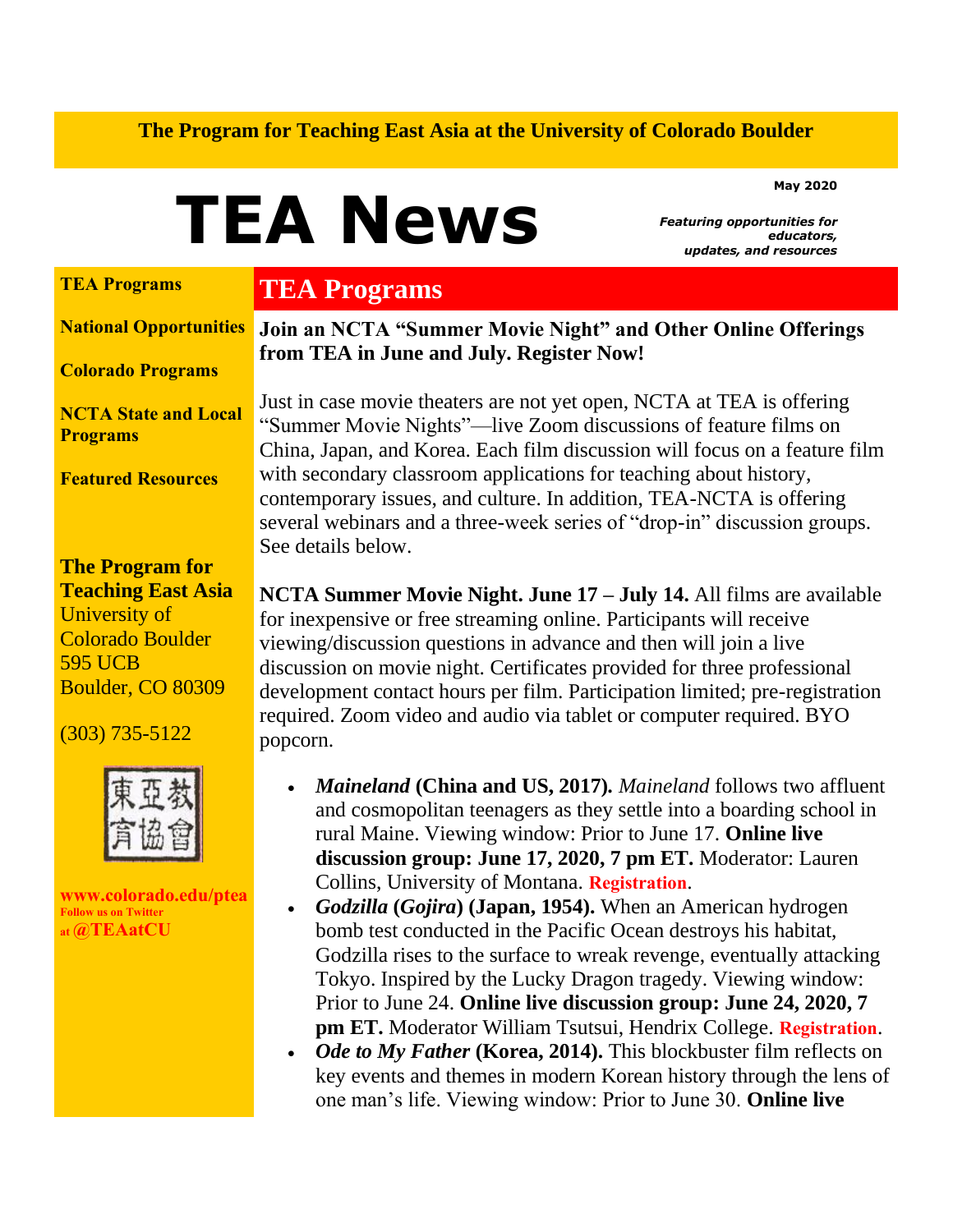**discussion group: June 30, 2020, 7 pm ET.** Moderator: Jae Won Chung, Rutgers University. **[Registration](https://www.colorado.edu/ptea/content/tea-ncta-summer-movie-night-ode-my-father-2014)**.

- *Red Sorghum* **(China, 1987).** Directed by Fifth Generation filmmaker Zhang Yimou, the film portrays rural life at a sorghum distillery during the Second Sino-Japanese War. Viewing window: Prior to July 7. **Online live discussion group: July 7, 2020, 7 pm ET.** Moderator: Lynn Kalinauskas, University of Colorado Boulder. **[Registration](https://www.colorado.edu/ptea/content/tea-ncta-summer-movie-night-red-sorghum-1987)**.
- *Your Name* (Japan, 2016). In this highly acclaimed animé, a rural high school girl and Tokyo high school boy intermittently switch bodies. Viewing window: Prior to July 14. **Online live discussion group: July 14, 2020, 7 pm ET.** Moderator: William Tsutsui, Hendrix College. **[Registration](https://www.colorado.edu/ptea/content/tea-ncta-summer-movie-night-your-name-2016)**.

#### **Webinar:** *Anti-Asian Racism and Covid-19***. June 2, 2020, 7 pm**

**ET.** Jennifer Ho, University of Colorado, and current President, Association for Asian American Studies, will discuss anti-Asian prejudice in the context of the coronavirus pandemic and U.S. history, also offering resources and suggestions for being an "anti-racism ally." Slide stack available for participants for instructional use. **[Registration](http://www.colorado.edu/ptea/content/discrimination)**.

**Webinar:** *The Current State of Uighurs and Kazakhs in China.* **June 9, 2020, 7 pm ET.** Since 2017, more than one million Uighurs and Kazakhs have been "disappeared" into a widespread system of "re-education" camps" in Xinjiang, China. Sarah Tynen, University of Colorado, will discuss how and why this has happened and the impact on family, culture, and lives. One professional development contact hour. **[Registration](https://www.colorado.edu/ptea/content/current-state-uighurs-and-kazakhs-china-webinar)**.

**Webinar:** *Teaching Contemporary China with Choices Units.* **June 10, 2020, 7 pm ET.** In cooperation with Choices at Brown University, TEA-NCTA offers this introduction to the new 2019 edition of *China on the World Stage* and the popular *Climate Change: Issues of Justice* unit, which contains a lesson on China. Limited to 20 secondary social studies teachers. Educators who participate in the webinar and submit a one-page implementation plan will receive one of these Choices units. **[Registration](https://www.colorado.edu/ptea/content/ncta-webinar-get-know-choices-units-china)**.

**China Connect: Drop-in Curriculum Discussions. July 10, 17, and 24, 2020, 7 pm ET.** In July, NCTA at TEA will offer Friday night informal Zoom meetings to discuss resources and strategies for teaching about China. **[Sign up](https://www.colorado.edu/ptea/connecting-about-china)** to join the notification list. Prior to each drop-in meeting, we'll send a notification and open the meeting to 20 secondary teachers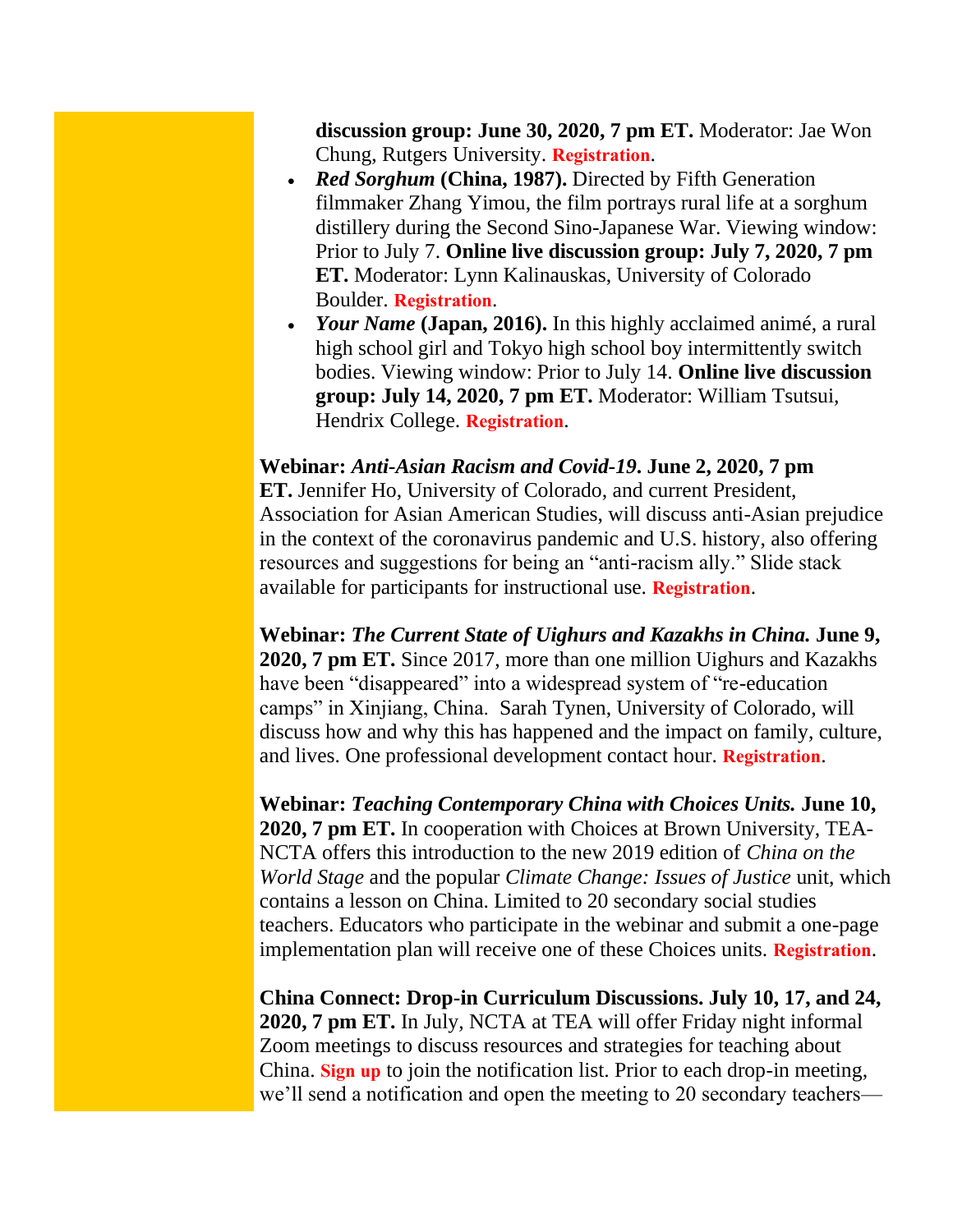first come, first serve. TEA staff and master teachers will present ideas and resources about China, with participants brainstorming ways to implement them in the classroom. No advance prep required.

## **National Opportunities**

**NCTA Webinars from the Five College Center for East Asian Studies.** Spring offerings include three focusing on religion in China— Daoism (May 13), Islam (newly added for May 21), and Buddhism (June 3)—and one on the Freeman Book Award winner, *Girl of the Southern Sea* (June 23). More **[information](https://www.fivecolleges.edu/fcceas/webinar)**.

**Webinar:** *COVID-19 and Taiwan's International Space Reimagined***. May 14, 2020, 8:00-9:30 pm EDT.** The Sigur Center for Asian Studies and East Asia National Resource Center are sponsoring this webinar featuring a panel of distinguished scholars focusing on Taiwan's continued exclusion from the World Health Organization. Register **[here](https://www.eventbrite.com/e/covid-19-taiwans-international-space-reimagined-registration-104337223444?ref=ecal)**.

**Korea Society Webcasts:** *Reading in Translation: Korean Novels in the U.S.***, May 19, 2020, 6 pm EDT, and** *If I Had Your Face***, May 28, 2020, 6 pm EDT. [More information](https://www.koreasociety.org/viewpoint2?start=6)**.

**Stanford China Scholars Program. Fall 2020. Application deadline: June 15, 2020.** The Stanford Program on International and Cross-Cultural Education (SPICE) presents this intensive online course for high school students who want to learn about political, economic, and social issues in contemporary China. **[Information and registration](https://spice.fsi.stanford.edu/fellowship/china-scholars-program)**.

**Korean Movie Night at Home. Through June 30, 2020.** Korean Cultural Center NY is streaming for free 10 Korean films from the past five years. Access films **[here](http://www.koreanculture.org/films/kmovieathome)**.

**Previously Announced National Opportunities**

**Elgin Heinz Outstanding Teacher Awards. New application deadline: September 15, 2020.** Nomination/application materials for the 2020 Elgin Heinz Outstanding Teacher Award are now available. This award is designed to honor exceptional K-12 classroom teachers in the United States who further mutual understanding between Americans and Japanese. This year's award will be focused on teachers of Japanese language. **[Application](https://www.engageasia.org/elgin-heinz-teacher-award)**.